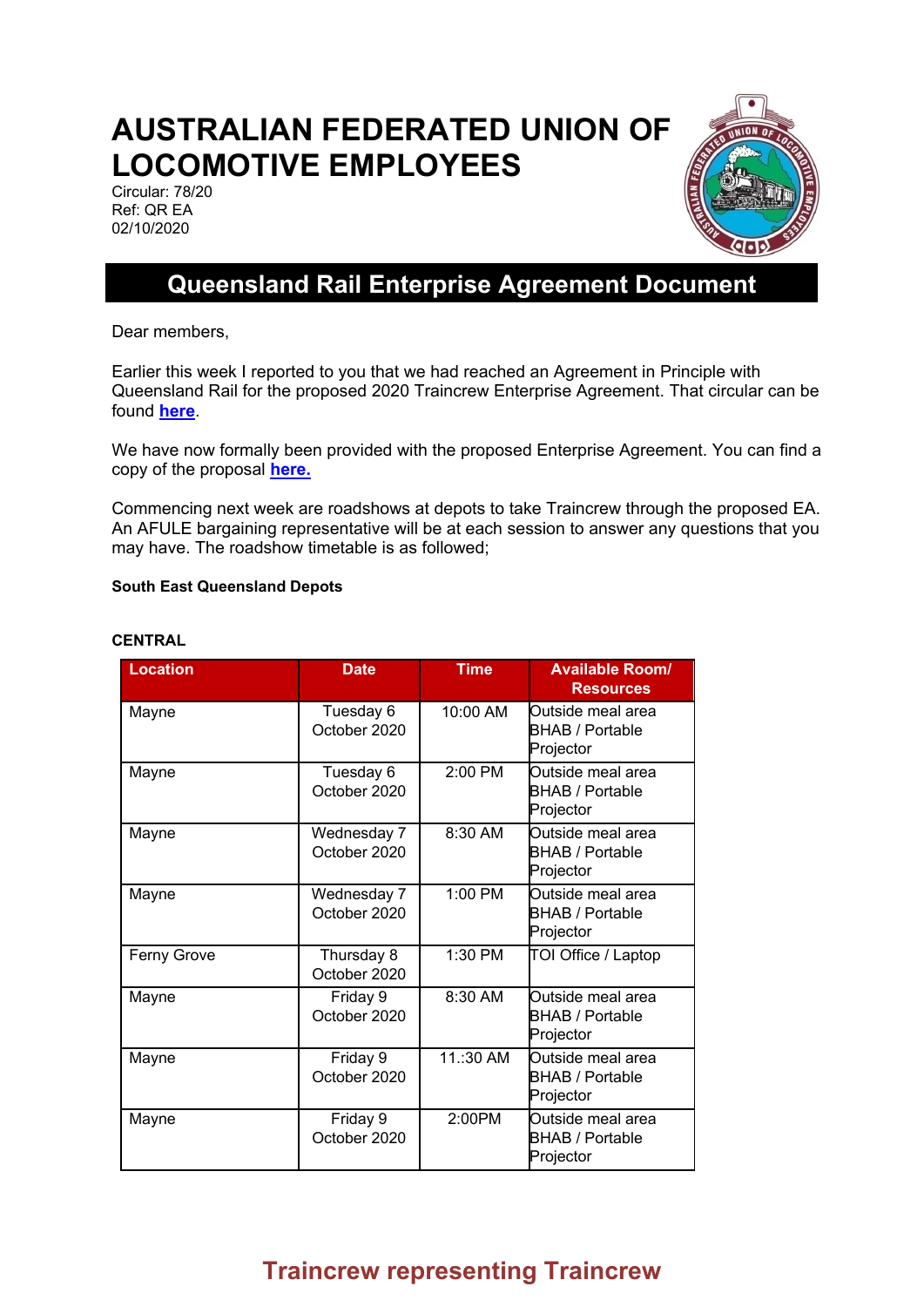| Mayne | Monday 12<br>October 2020  | 10:00 AM | Outside meal area<br><b>BHAB</b> / Portable<br>Projector |
|-------|----------------------------|----------|----------------------------------------------------------|
| Mayne | Monday 12<br>October 2020  | 2:30 PM  | Outside meal area<br><b>BHAB / Portable</b><br>Projector |
| Mayne | Monday 12<br>October 2020  | 7:00 PM  | Outside meal area<br><b>BHAB / Portable</b><br>Projector |
| Mayne | Tuesday 13<br>October 2020 | 6:00 PM  | Outside meal area<br><b>BHAB / Portable</b><br>Projector |

### **NORTH**

| <b>Location</b> | <b>Date</b>                 | <b>Time</b> | <b>Room / Presenter</b> |
|-----------------|-----------------------------|-------------|-------------------------|
| Nambour         | Wednesday 7<br>October 2020 | 1:30 PM     | Meal Room / Laptop      |
| Caboolture      | Wednesday 7<br>October 2020 | 11:00 AM    | Training Room / Laptop  |
| Petrie          | Wednesday 7<br>October 2020 | 9:00 AM     | Meal Room / Laptop      |
| Kippa Ring      | Thursday 8<br>October 2020  | 9:00 AM     | Training Room / Laptop  |
| Shorncliffe     | Thursday 8<br>October 2020  | 11:30 AM    | Meal Room / Laptop      |

### **SOUTH**

| <b>Location</b>            | <b>Date</b>                  | <b>Time</b> | <b>Room / Presenter</b> |
|----------------------------|------------------------------|-------------|-------------------------|
| Robina                     | Wednesday 14<br>October 2020 | 8:00 AM     | Training Room / Laptop  |
| Manly                      | Thursday 8<br>October 2020   | 10:30 AM    | Training Room / Laptop  |
| Beenleigh                  | Wednesday 14<br>October 2020 | 11:00 AM    | Training Room / Laptop  |
| Ipswich                    | Wednesday 14<br>October 2020 | $8:00$ AM   | Training Room / Laptop  |
| Redbank                    | Wednesday 14<br>October 2020 | 10:30 AM    | Training Room / Laptop  |
| <b>Springfield Central</b> | Wednesday 14<br>October 2020 | $1:00$ PM   | Meal Room / Laptop      |

### **Regional Depots**

| <b>Location</b>  | <b>Date</b>                | <b>Time</b> | <b>Available Room /</b><br><b>Resources</b> |
|------------------|----------------------------|-------------|---------------------------------------------|
| Bundaberg        | Tuesday. 6<br>October 2020 | 10:00 AM    | Training Room,<br><b>Bundaberg Station</b>  |
| <b>Bundaberg</b> | Tuesday. 6<br>October 2020 | 2:00 PM     | Training Room,<br><b>Bundaberg Station</b>  |

# **Traincrew representing Traincrew**